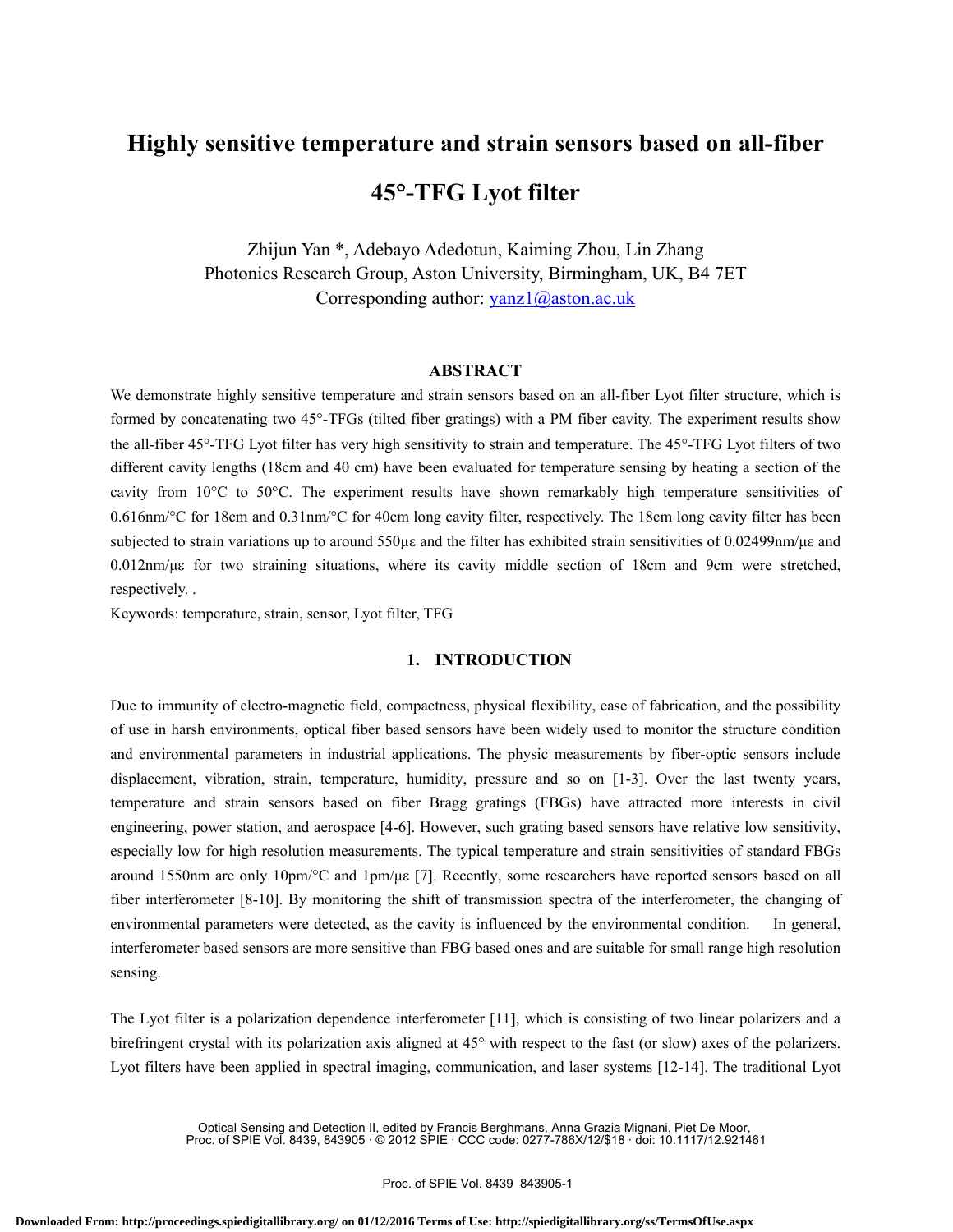filter was constructed by two bulk linear polarizers and one birefringence crystal [12], which was not convenient for integration. Recently, in-fiber linear polarizers based on 45°-TFGs have been reported with polarization extinction ratio as high as 35dB in none PM fibers [15-16]. By UV-inscribing a 45°-TFG in PM fiber along the fast- (or slow-) axis, an in-fiber polarizer with linear polarization output is achievable. Based on this, we have recently proposed and demonstrated all fiber Lyot filters [17]. In this paper, we present highly sensitive temperature and strain sensors based on all-fiber 45°-TFG based Lyot filter structures. The all-fiber Lyot filter was fabricated by splicing two 45°-TFGs UV-inscribed in PM fibers and a section of PM fiber cavity at 45° to its polarization axis. The sensing experiment results have shown that the Lyot filters have extremely high sensitivities to temperature and strain in comparison with FBGs.

## **2. STRUCTURE AND THEORY**

The structure of an all-fiber Lyot filter is shown in Fig. 1. It employs a section of PM fiber as the birefringence material and two 45°-TFGs UV-inscribed in the same PM fiber along fast- (or slow-) axis as linear polarizers. The PM fiber cavity is sandwiched between the two 45°-TFGs with its polarization axis aligned at 45° to the fast- (or slow-) axis of the host PM fibers of 45°-TFGs.



Fig. 1 The configuration of an all-fiber Lyot filter consisting of two 45°-TFGs segmented by a PM fiber cavity.

The working principle of the Lyot filter can be described as: the light transmitted through the first 45°-TFG will be linearly polarized, then enter the PM fiber cavity at 45° with respect to its fast- or slow-axis. The linear polarization light will be subsequently resolved into the fast- and slow-axis with equal amplitude, co–propagating in the PM fiber cavity. As the two beams propagating, a wavelength dependent phase difference Δφ will be induced due to the length and birefringence of the PM fiber cavity. Finally, when the two beams meet at the second 45°-TFG, they will be combined generating interference of linear polarization. The normalized transmittance of the light passed through the all-fiber Lyot filter is given by [17]:

$$
T = \cos^2(\Delta \varphi / 2) = \cos^2(\frac{\pi L_{PM} \Delta n}{\lambda})
$$
\n(1)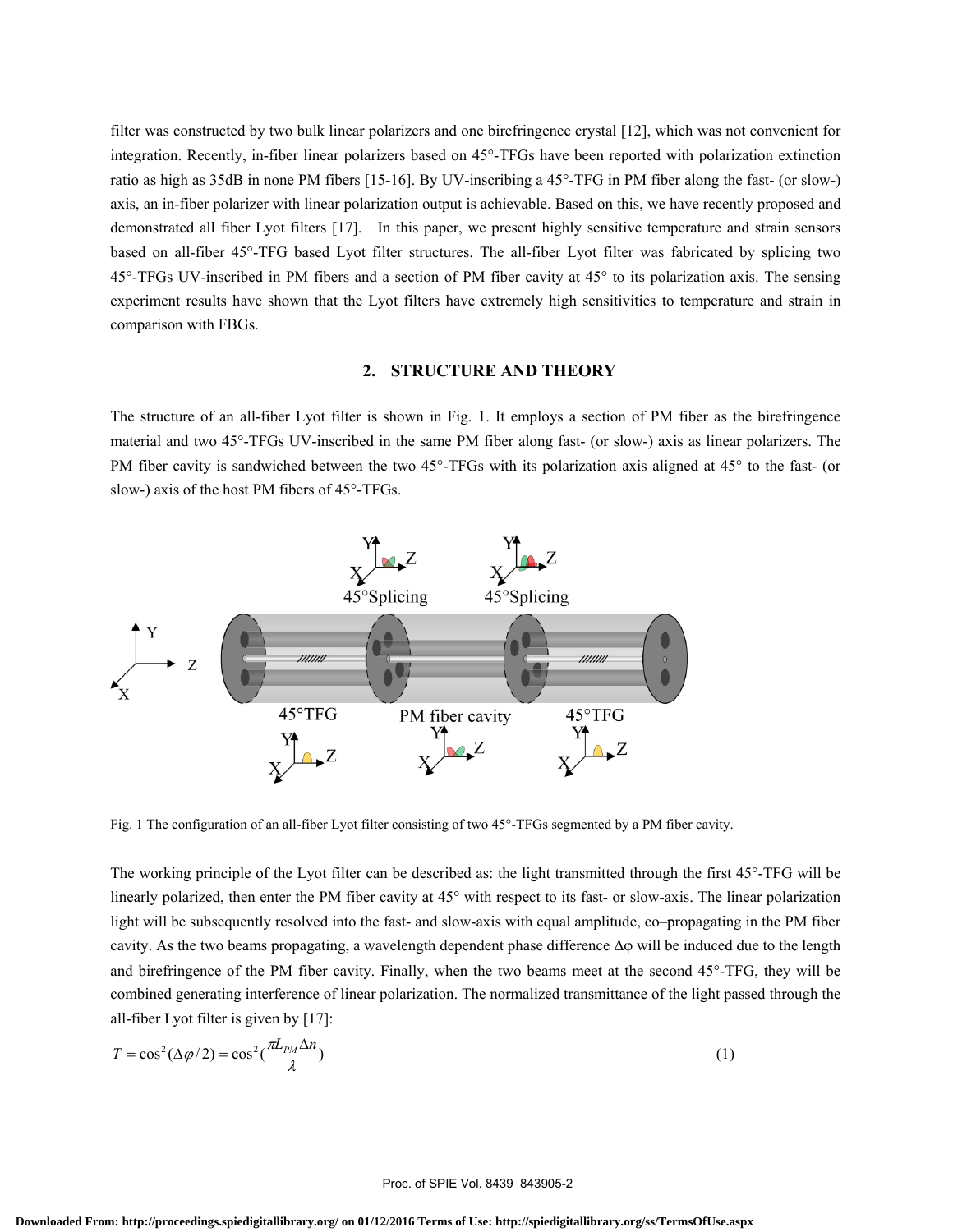Where,  $\Delta\varphi$  is the relative phase difference; L<sub>PM</sub> is the length of PM fiber cavity;  $\Delta n$  is the birefringence of PM fiber and the  $\lambda$  is the working wavelength.

The maximum or minimum transmission of interference occurs when  $\Delta \varphi = 2m\pi$  or  $(2m+1)\pi$  (m=0, 1, 2, 3…). The wavelength of the max or min transmittance could be given by:

$$
\lambda_{\max}^m = \frac{L_{PM} \Delta n}{m} \quad or \quad \lambda_{\min}^m = \frac{2L_{PM} \Delta n}{2m + 1} \tag{2}
$$

By differentiating equation (2), the wavelength shift of  $m<sup>th</sup>$  minimum transmission band of Lyot filter induced by temperature variation could be expressed as:

$$
d\lambda_{\min}^{m} = \frac{L_{heating} \lambda_{\min}^{m}}{L_{PM}} \left(\frac{dL_{heating}}{L_{heating} dT} + \frac{d\Delta n}{\Delta ndT}\right) \Delta T
$$
\n(3)

Where, L<sub>heating</sub> is the length of PM fiber cavity under heating,  $dL_{\text{heating}}/(\text{L}_{\text{heating}}dT)$  is the thermal expansion coefficient (for silica fiber, it is  $0.5\times10^{-6}$  °C); and  $dAn/(AndT)$  is the thermal optical coefficient of birefringence of PM fiber (it is around  $1 \times 10^{-3}$ / $\text{°C}$ ).

The expression of strain sensitivity of an all-fiber Lyot filter could be defined as:

$$
d\lambda_{\min}^m = \lambda_{\min}^m \left( \frac{dL}{L_{PM} d\varepsilon} + \frac{d\Delta n}{\Delta nd\varepsilon} \right) \Delta \varepsilon \tag{4}
$$

 The dΔn/(Δndε) is the elastic-optical coefficient of birefringence of PM fiber. It has been reported that the changing of birefringence of PM fiber with an axial strain is very small and nearly ignored. Because the axial strain cannot induce extra asymmetry to the fiber structure, the birefringence of PM fiber thus will not change, when the fiber is subjected to an axial strain [18]. So, the equation (4) could be simplified as:

$$
d\lambda_{\min}^m = \lambda_{\min}^m \frac{dL}{L_{PM} d\varepsilon} \Delta \varepsilon = \lambda_{\min}^m \frac{L_{\text{strain}}}{L_{PM}} \Delta \varepsilon
$$
 (5) Where,

dε=dL/Lstrain; dL and Lstrain are the increment and the PM fiber length under axial strain, respectively.

The temperature and strain effects of birefringence of PM fiber are two very critical parameters and a number of papers have reported the analysis for such effects [19-20]. In the work reported in this paper, we used an FBG UV-inscribed in PM fiber to estimate dΔn/(ΔndT) and dΔn/(Δndε). Their expressions could be given by:

$$
\frac{d\Delta n}{\Delta ndT} = \frac{d\Delta \lambda_{PM}}{\Delta \lambda_{PM} dT} - \frac{d\Lambda_B}{\Lambda_B dT}
$$
\n
$$
\frac{d\Delta n}{\Delta nd\varepsilon} = \frac{d\Delta \lambda_{PM}}{\Delta \lambda_{PM} d\varepsilon} - \frac{d\Lambda_B}{\Lambda_B d\varepsilon}
$$
\n(7)

$$
\Delta nd\varepsilon \quad \Delta \lambda_{PM} d\varepsilon \quad \Lambda_B d\varepsilon
$$

Where,  $\Delta\lambda$  is the spacing between the two Bragg peaks with orthogonal polarization status.

## **3. FABRICATION AND PER RESPONSE OF 45**°**-TFGs**

The two 45°-TFGs used in all-fiber Lyot filters were UV inscribed in PM fiber (purchased from Corning) using the scanning phase-mask technique and a 244nm UV source from a CW frequency doubled Ar<sup>+</sup> laser (Coherent Sabre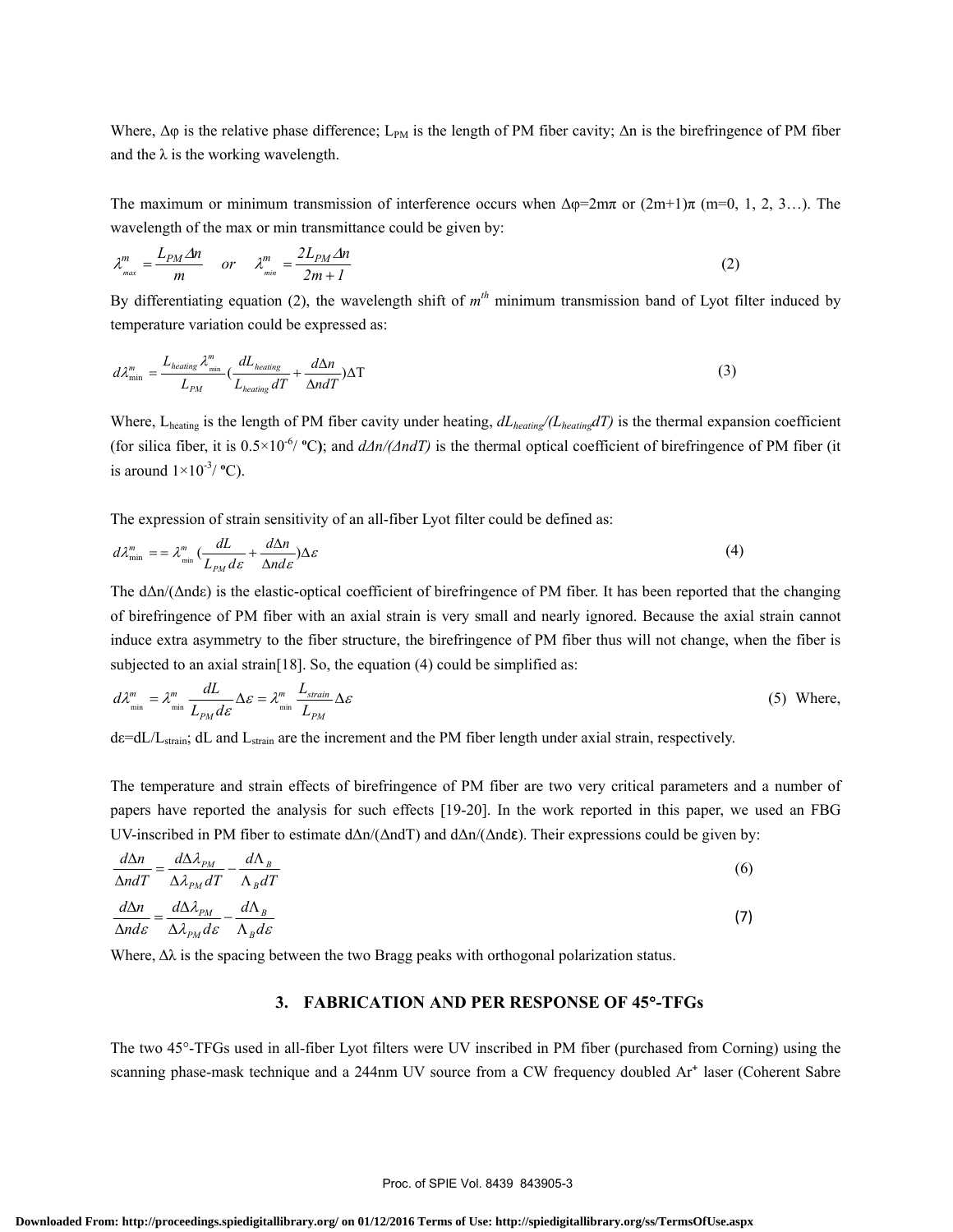Fred®). The PM fiber was hydrogen loaded at 150bar at 80°C for two days to induce photosensitivity. After UV-inscription, the 45°-TFGs were characterized for their polarization extinction ratio (PER) by the LUNA optics analysis system. The PER spectrum of the two 45°-TFGs were shown in Fig. 2. The measuring range is from 1525nm to 1605nm. Inset figure shows the polarization distribution of the 45°-TFGs (the detailed measuring method was introduced in ref. 13, 14). The near-perfect figure "8" shows the linear polarization property of the 45°-TFG in PM fiber.



Fig. 2 The PER spectrum of the two 45°-TFG inscribed in PM fiber, showing a quite flat response over ~80nm range. Inset: the polarization distribution of the 45°-TFG in PM fiber.

# **4. SENSING EXPERIMENT AND RESULTS**

#### **4.1 The temperature and strain effects on birefringence of PM fiber**

The temperature and strain effects on birefringence of PM fiber can be estimated by measuring the spacing between the fast- and slow-axis Bragg peaks of the FBG inscribed in PM fiber under heating and strain. Fig. 3 (a) shows the transmission spectra of the FBG inscribed in a PM fiber, showing two polarization Bragg peaks. Here, the spacing (Δλ) between the two polarization Bragg peaks is around 0.372 nm. With increasing temperature, the birefringence of the PM fiber, which can be measured by the spacing between the two polarization peaks, is reducing, but showing almost no change under the strain, as shown in Fig. 3 (b) and (c). The fiber birefringence changes with temperature at a rate of  $-4.5\times10^{-4}$  nm/°C (see Fig. 3 (b)). The fact that the birefringence of the FBG is not changing with strain is because the fiber symmetry is not affected by axial strain, thus no extra birefringence induced.

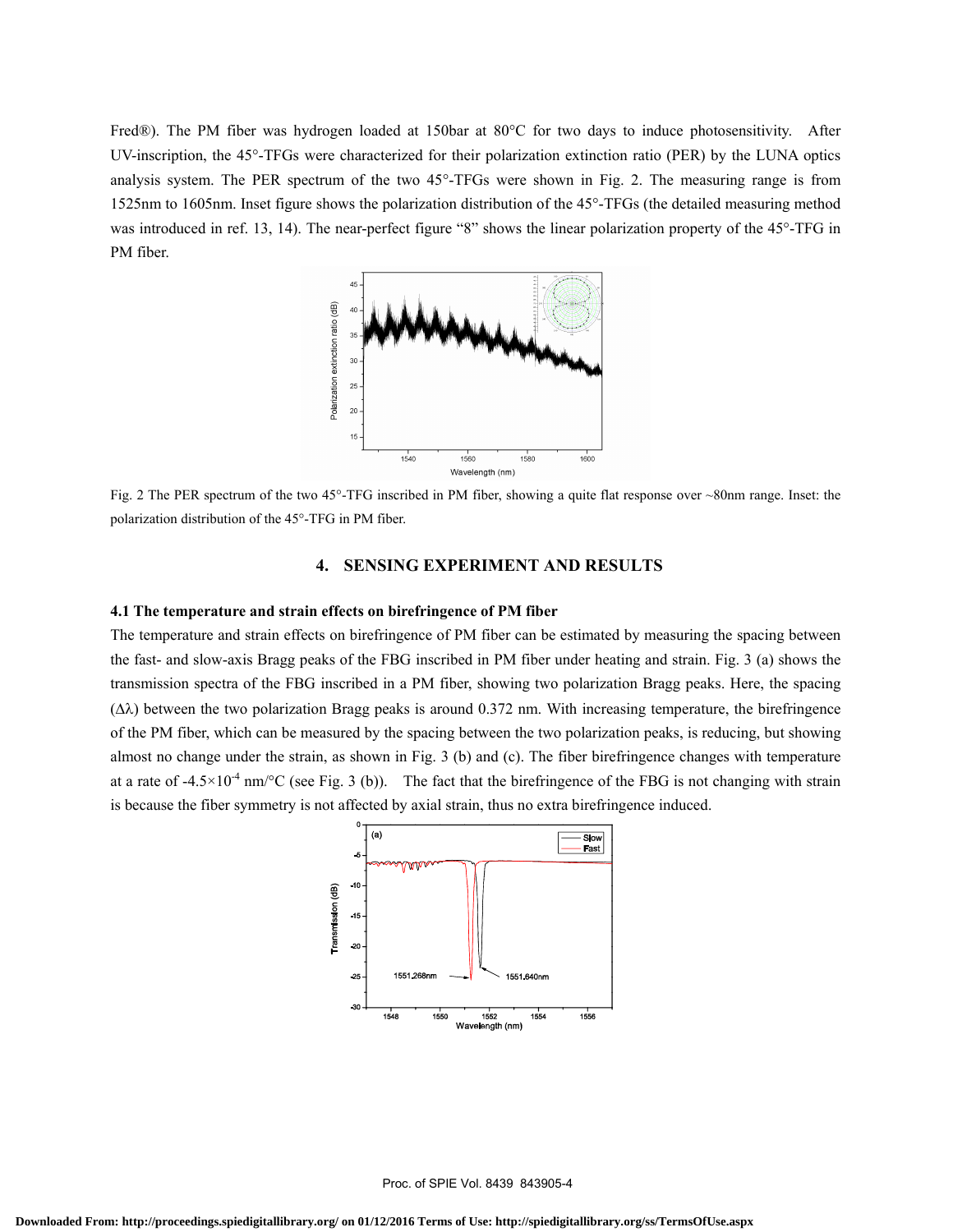

Fig. 3 (a) The transmission spectra of FBG inscribed in a PM fiber; the PM fiber birefringence (i.e. the spacing between the two polarization peaks) versus (b) temperature and (c) strain.

#### **4.2 Temperature sensing**

The temperature sensing experiment setup for all-fiber Lyot filter is shown in Fig. 4. A peltier with a temperature controller was used to heat a section of the Lyot filter cavity. Two 45-TFG based Lyot filters with cavity lengths of 18cm and 40cm were subjected to the temperature sensing experiment. The middle section of the cavity about 6cm long was attached on the surface of the peltier (see Fig. 4). The cavity was heated from 10°C to 40°C with an increment of 5°C, precisely set by the temperature controller.



When the part of cavity is heated up, due to thermal-expansion and thermal-optic effects on the fiber birefringence, the effective cavity of the filter will change, resulting in phase change between the two beams travelling along the fast- and slow-axis, thus inducing change to the transmission spectrum. Fig. 5 (a) and (b) show the spectral evolution of the 45°-TFG based all-fiber Lyot filters with cavity lengths of 18cm and 40cm, respectively.

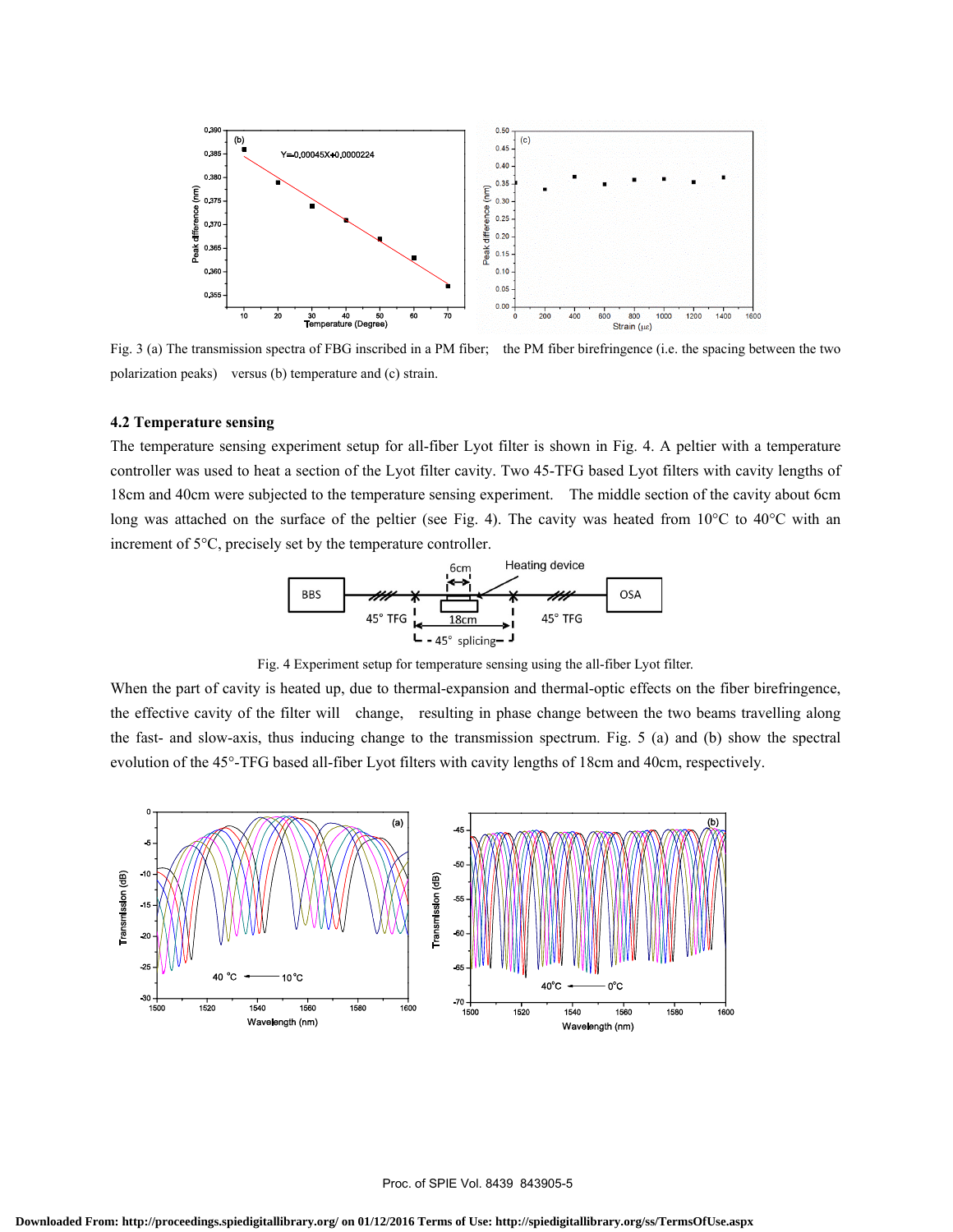

Fig. 5 The transmission spectra with increasing temperature from 10°C to 40°C for the two all-fiber Lyot filters with cavity lengths of (a) 18cm and (b) 40 cm; (c) the wavelength shift under the temperature tuning for  $(\blacksquare)$  18cm and  $(\lozenge)$  40 cm long PM fiber cavity.

According to Equation (3), the temperature sensing sensitivity of an all-fiber Lyot filter is linearly proportional to the heating length of the PM fiber. For a 6 cm heating length, the sensitivities of 18cm- and 40cm-PM fiber cavity based all fiber Lyot filter are theoretically estimated around -0.63nm/ ºC and -0.284 nm/ ºC, respectively. The measured temperature induced wavelength shift of the two filters are plotted in Fig. 5 (c) and from the plots, we can estimate the temperature sensitivities are around -0.616 nm/ ºC and -0.31 nm/ ºC, which are in very good agreement with the theoretical results. It must be pointed out that 45°-TFG based Lyot filter has extremely high sensitivity in temperature. In comparison with the typical sensitivity of 10pm/°C for standard FBGs, the demonstrated temperature sensitivities of the 45°-TFG based Lyot filters are several hundred times higher.

#### **4.3.3 Strain sensing**

The setup for strain sensing is shown in Fig. 6 (a). A section of the PM fiber cavity of the filter was clamped by two stages, and one of these stages could be controlled by a micrometer. In the strain sensing experiment, the filter with 18 cm long cavity was evaluated with stretching lengths of 18cm and 9cm. For the Lyot filter, the strain sensitivity is dependent on not just the stretching fiber length but also the monitoring wavelength. We have monitored the transmission peak around 1537nm under the strain change from 0 to 550με and to 1100με for the entire (18cm) and a half (9cm) of the cavity length under stretching. The strain induced spectral evolution is shown in Fig. 6 (b) and the strain responses are plotted in Fig. 6 (c). From Equation (5), we may calculate the stain sensitivities for the two designed all-fiber Lyot filters are 0.01537nm/με and 0.00768nm/με, but the experiment results shown in Fig. 6(c) give the strain sensitivities of 0.02499nm/με and 0.012nm/με for 18cm and 9cm stretched lengths. The fact that measured strain sensitivity values are higher than that calculated could be due to some conditions associated with the experiment, which can be further investigated in future. The strain sensitivity is inversely proportional to the stretching fiber length and is also much higher than that of standard FBGs.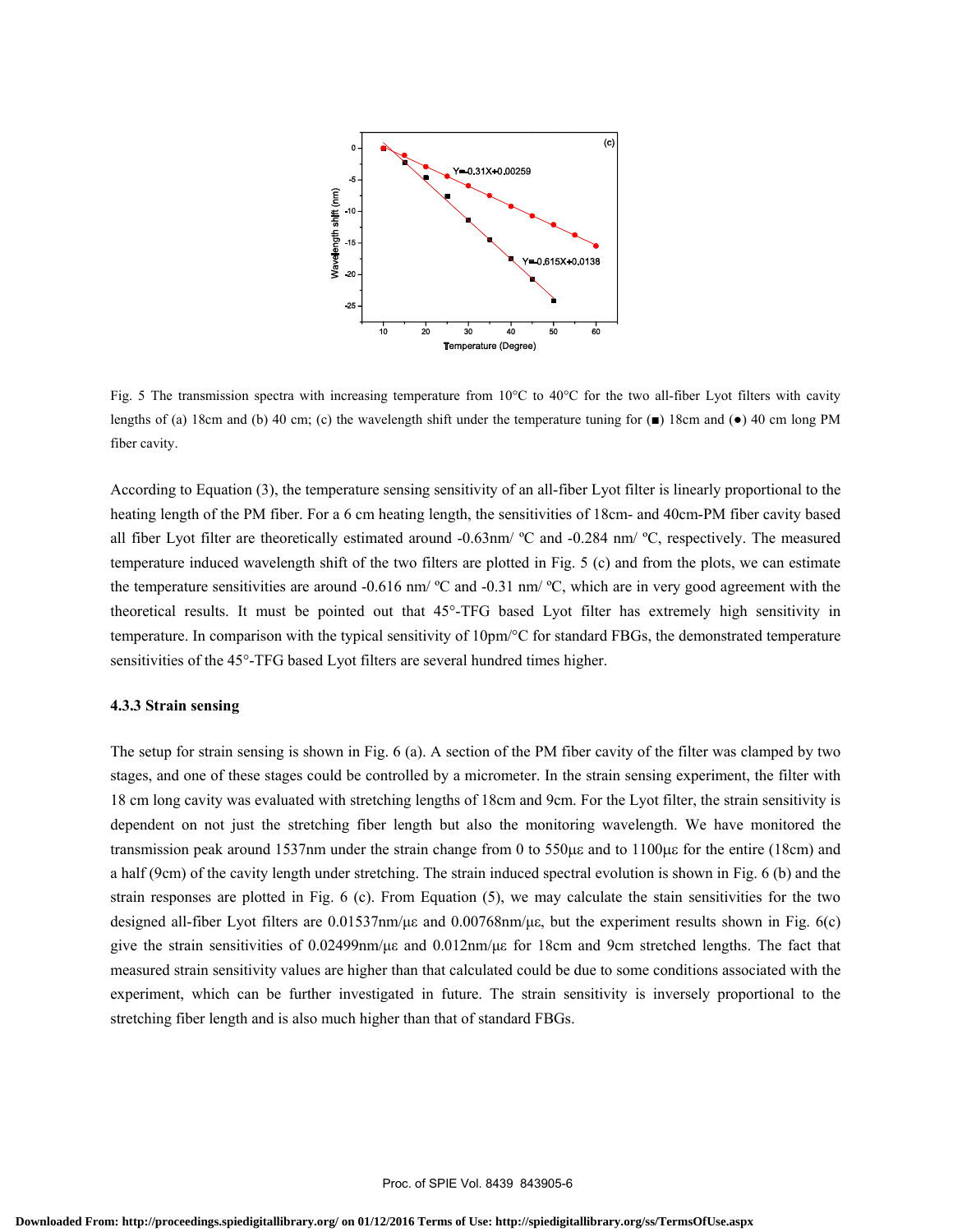

Fig. 6 (a) The setup for all-fiber Lyot filter strain experiment; (b) the transmission spectra of the Lyot filter with a 18cm long PM fiber cavity under axial strains; (c) the wavelength shift of 1537nm peak under strains from 0 to 550με when 18cm cavity under stretch ( $\blacksquare$ ) and from 0 to 1100με when 9cm cavity under stretch ( $\lozenge$ ).

## **5. Conclusions**

We have constructed all-fiber Lyot filters using two 45°-TFGs UV-inscribed in PM fiber as linear polarizers and segmented with a PM fiber cavity. The temperature and strain sensing property of such all-fiber Lyot filters have been theoretically analyzed and experimentally evaluated. The theoretical and experimental results for temperature response are in good agreement but with some discrepancy for strain. For temperature and strain sensing, the shorter cavity length gives higher sensitivity, as for such a filter the sensitivity is inversely proportional to the cavity length. As an example, we have demonstrated a temperature sensitivity of 0.616nm/C for the all-fiber Lyot filter designed with 18cm cavity length. This is remarkably high as it is almost 600 times higher than that of a standard FBG. More significantly, this may be utilized for a wavelength tuning filter of linear polarization output for a broad tuning range with simple and low-cost temperature tuning. These types of filters should find the use in optical fiber sensing and fiber laser applications.

## **6. Reference**

- [1] H. J. Patrick*, et al.*, "Hybrid fiber Bragg grating/long period fiber grating sensor for strain/temperature discrimination," *Photonics Technology Letters, IEEE,* vol. 8, pp. 1223-1225, 1996.
- [2] Y. Yu*, et al.*, "Fiber Bragg grating sensor for simultaneous measurement of displacement and temperature," *Opt. Lett.,* vol. 25, pp. 1141-1143, 2000.